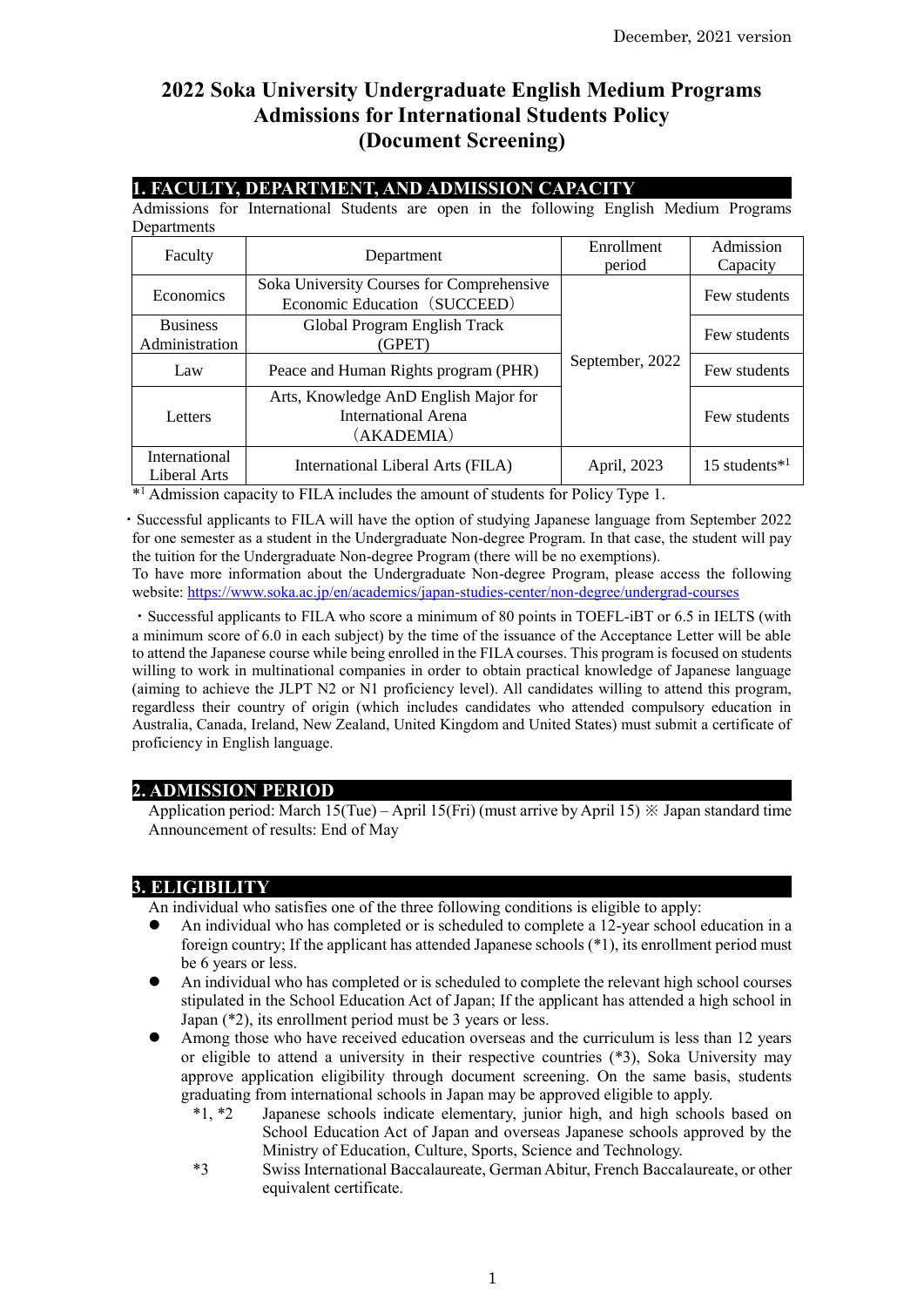### **4. APPLICATION REQUIREMENTS**

Requirements differ among Departments. Carefully read the requirements below before applying.

(English proficiency requirements)

 $\triangleright$  Applicants must submit their English proficiency score of 61 or more in TOEFL-iBT or 5.5 or more in IELTS Academic Module. However, those who have taken six years of junior high and high school taken in English in either Australia, Canada, Ireland, New Zealand, United Kingdom or United States, are able to submit their transcript, corresponding to the English proficiency score above.

(Other requirements)

➢ Applicants must submit their score for their standardized examination (including scores for Mathematics and other compulsory subjects). However, applicants from a country where no standardized examination is held or from a country where the timing of the standardized examination is late and the score cannot be submitted by the application deadline may, in lieu of the submission of the score on the standardized examination, submit the Detail Report of their high school transcript screened by IERF.

| Country/Region                 | Examination                                                                                      |
|--------------------------------|--------------------------------------------------------------------------------------------------|
| <b>United States</b>           | SAT I (Scholastic Assessment Test Reasoning Test)*<br>ACT (American College Testing)*            |
| United Kingdom                 | GCE (General Certificate of Education) A Level*                                                  |
| Republic of Korea              | College Scholastic Ability Test*                                                                 |
| People's Republic of<br>China  | National Higher Education Entrance Examination                                                   |
| Hong Kong                      | HKALE (Hong Kong Advanced Level Examination)<br>HKDSE (Hong Kong Diploma of Secondary Education) |
| Taiwan                         | General Scholastic Ability Test                                                                  |
| France                         | Baccalaureate                                                                                    |
| Germany                        | Abitur                                                                                           |
| Australia                      | HSC (High School Certificate)                                                                    |
| Singapore                      | GCE (General Certificate of Education) A Level                                                   |
| Malaysia                       | STPM (Sijil Tinggi Persekolahan Malaysia) A Level<br>(Unified Examination, Senior Middle Level)  |
| Indonesia                      | SBMPTN (Seleksi Bersama Masuk Perguruan Tinggi Negeri)                                           |
| Thailand                       | Standardized National University Entrance Examination                                            |
| International<br>Baccalaureate | IB Transcript for the final exams                                                                |
| <b>Brazil</b>                  | Exame Nacional do Ensino Médio                                                                   |

●List of the main standardized examinations used for college admission.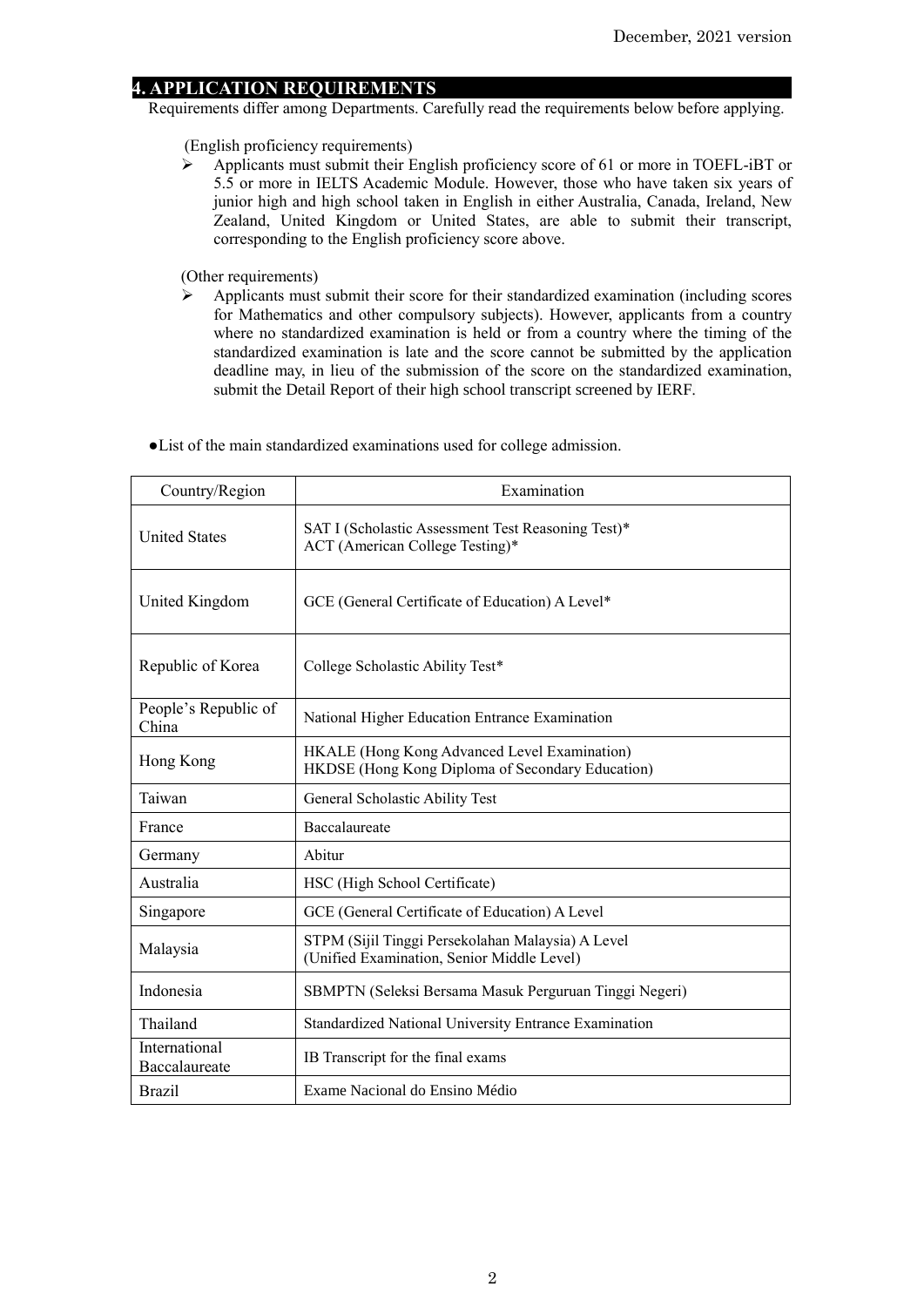## **5. APPLYING TO MORE THAN ONE FACULTY**

- ⚫ Applicants may apply to 2 departments at most within the departments of the Faculty of Economics, Business Administration, Law, Letters, and International Liberal Arts.
- ⚫ Applicants applying to 2 departments must indicate their "First Choice" and "Second Choice" in the column. Submit the "Statement of Purpose and Study Plan" for each choice.
- ⚫ If the applicant is accepted to the department of first choice, only the admission to the first choice is allowed. The second choice cannot be chosen after the acceptance to the first choice is made.

## **6. REQUIRED DOCUMENTS**

Access the web application page below to proceed with your application. Japanese: <https://soka.campus-p.jp/ja/>

| Japanese. | $\mu$ <sub>1</sub> $\mu$ <sub>1</sub> $\mu$ <sub>2</sub> $\mu$ <sub>1</sub> $\mu$ <sub>2</sub> $\mu$ <sub>2</sub> $\mu$ <sub>2</sub> $\mu$ <sub>2</sub> $\mu$ <sub>2</sub> $\mu$ <sub>2</sub> $\mu$ <sub>2</sub> $\mu$ <sub>2</sub> $\mu$ <sub>2</sub> $\mu$ <sub>2</sub> $\mu$ <sub>2</sub> $\mu$ <sub>2</sub> $\mu$ <sub>2</sub> $\mu$ <sub>2</sub> $\mu$ <sub>2</sub> $\mu$ <sub>2</sub> $\mu$ <sub>2</sub> $\mu$ <sub>2</sub> $\mu$ <sub>2</sub> $\mu$ <sub>2</sub> $\mu$ <sub>2</sub> $\mu$ <sub>2</sub> $\mu$ <sub>2</sub> $\mu$ <sub></sub> |
|-----------|----------------------------------------------------------------------------------------------------------------------------------------------------------------------------------------------------------------------------------------------------------------------------------------------------------------------------------------------------------------------------------------------------------------------------------------------------------------------------------------------------------------------------------------------------|
| English:  | https://soka.campus-p.jp/en/                                                                                                                                                                                                                                                                                                                                                                                                                                                                                                                       |
|           |                                                                                                                                                                                                                                                                                                                                                                                                                                                                                                                                                    |

- 1. Check carefully the Required Documents chart below and prepare the application documents.
- 2. All documents must be written in English. If any of the documents are submitted in another language, be sure to attach an English translation. Do not enclose any documents that are not required.
- 3. Do not submit any additional documents that are not requested in the list.
- 4. Soka University will contact you through the WEB application page, in the "Contact Us" tab, and notifications will arrive via email. Please set Soka University's email address [no](mailto:no-reply@soka.campus-p.jp) $reply@soka.campus-p.jp$  as the sender domain.
- 5. Submitted documents (high school graduation certificate, transcript, etc.) will not be returned. However, regarding the original copies of certificates that cannot be reissued (such as the graduation certificate), if you want to have such documents returned, they will be returned after checking the original document. Please attach a photocopy of such documents and enclose a list specifying which document(s) are to be returned, and state the address that you would like the documents sent to (along with telephone contact info) (envelope and stamps not required). In principle, the documents will be returned after the application results are announced
- 6. Soka University will not be responsible for any application documents that are lost in the mail. Please send the documents by EMS or registered mail. Do not enclose any documents that do not need to be submitted.
- 7. After uploading all required documents to the web application page, send the set of application forms by simple registered mail or using an international courier service to the International Affairs Office Admissions Section within the application period. If you send the documents immediately before the application deadline, use "simple registered express mail" or "Express Mail Service (EMS).
- 8. In order to confirm the delivery of the submitted documents, confirm using the receipt number of the post office or tracking number of the international courier service on your own. \* Soka University will not notify you of the receipt of the documents. Also, you may confirm the delivery of the documents on "My Page" of the web application system. However, it may take a couple of days after delivery until the status is updated on the website.
- 9. Soka University will not accept any application documents submitted in person.
- 10. No application documents delivered after the application deadline will be accepted for any reason. Even in the event of non-delivery or delayed delivery caused by trouble at the postal service or courier service, the University shall take no responsibility.
- 11. The university will not contact you regarding any errors in the submitted documents. Please confirm with the list of required documents to make sure there are no errors and please check the documents one more time when mailing them
- 12. Applicants submitting the following documents must use the codes below:
	- ・IERF <http://www.ierf.org/>

At the "Contact Information" section, you will find the screen below. Please fill in "Educational Institution" and then "Soka University (Japan). By doing so, your scores will arrive directly to Soka University.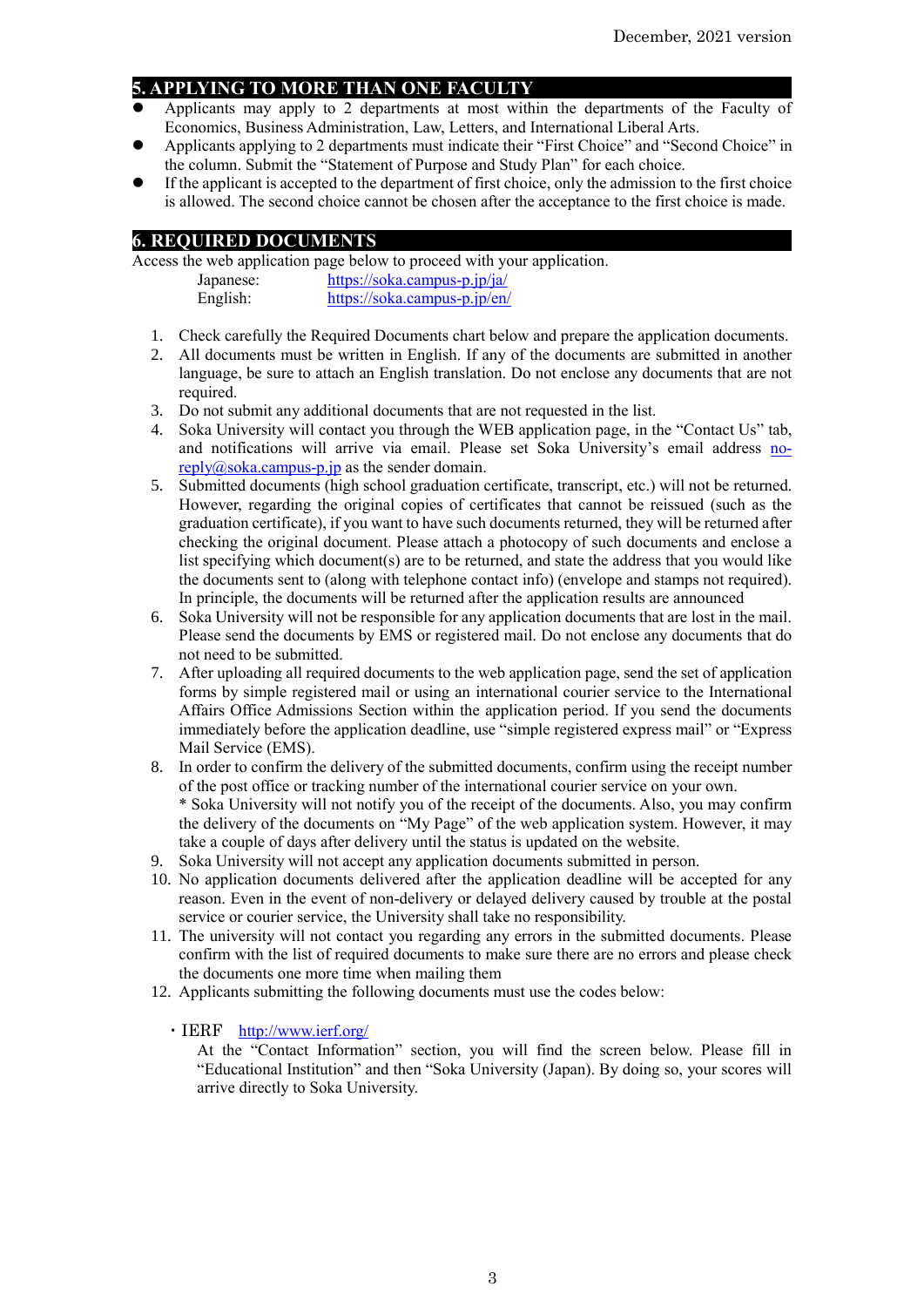| How did you hear about us? *       |  |
|------------------------------------|--|
| Educational Institution            |  |
|                                    |  |
| Please select from the list below: |  |

- ・SAT <https://collegereadiness.collegeboard.org/sat> **DI Code: 7553**
- ・ACT <https://global.act.org/content/global/en.html>**ACT college code: 2871**

## ※**Upload the required documents to the web application page BEFORE sending them by mail.**

| <b>Required Documents</b>                                    | Detail                                                                                                                                                                                                                                                                                                                                                                                               | Submission method                                                                       |
|--------------------------------------------------------------|------------------------------------------------------------------------------------------------------------------------------------------------------------------------------------------------------------------------------------------------------------------------------------------------------------------------------------------------------------------------------------------------------|-----------------------------------------------------------------------------------------|
| 1. Application Form                                          | You may apply up to two departments.                                                                                                                                                                                                                                                                                                                                                                 | Online application                                                                      |
| 2. Statement of Purpose<br>and Study Plan                    | Candidates willing to apply to two departments must submit the<br>"Statement of Purpose and Study Plan" for each desired<br>department.<br>*The Faculty of International Liberal Arts has specific forms.<br>*Read *4 for further information on the "Statement of Purpose<br>and Study Plan"                                                                                                        | Online application                                                                      |
| 3. Photograph                                                | Upload a photo (4cm x 3 cm) taken within<br>the last three months.<br>4cm<br>*Front headshot, no hat, plain background.<br>*Submit two photos in addition to the one<br>attached to the application form.<br>*Write your name on the back of the<br>photos.<br>3cm                                                                                                                                   | Mail 2 originals                                                                        |
| 4. Certificate of High<br>School Graduation (or<br>expected) | If still enrolled in high school at the time of application, submit a<br>document certifying expected graduation from high school. All<br>candidates must be graduated by August 31, 2022. FILA candidates<br>must be graduated by March 31, 2023.<br>Note: Promptly submit the certificate upon graduation from high<br>school. If the certificate is not available, submit the diploma.            | Mail the original after<br>uploading its scanned<br>copy to the web<br>application page |
| 5. Score Report of<br>Standardized<br>Examination            | Submit the scores of a national standardized examination used to<br>enter a university.<br>(Refer to item 4. "Application Requirements" for details.)                                                                                                                                                                                                                                                | Mail the original after<br>uploading its scanned<br>copy to the web<br>application page |
| 6. High School Transcript                                    | A transcript that certifies applicant's entire academic record<br>throughout high school education.<br>*It must be an official document issued by the high school<br>attended. If unavailable, submit the original copy of your<br>academic performance report.<br>*Inform us in advance if the submission of your high school<br>transcript will be delayed due to the IERF Detail Report issuance. | Mail the original after<br>uploading its scanned<br>copy to the web<br>application page |

Required Documents: Submit the documents listed in the table below.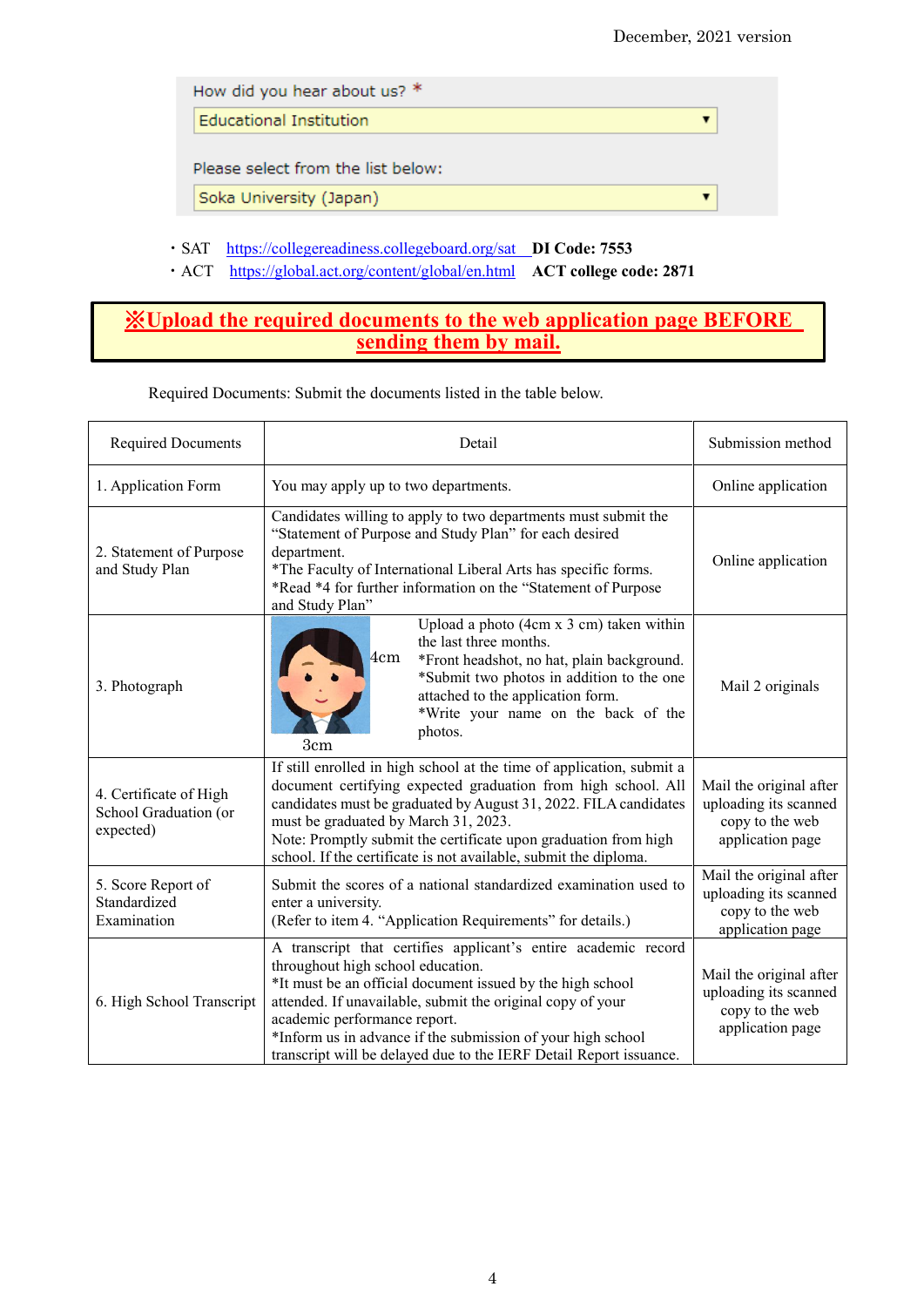| 7. IERF Detail Report                                                   | Submit this report when the score report of the standardized<br>examination of the relevant country cannot be submitted. The<br>applicant will be responsible for performing the procedure to have<br>the IERF Detail Report issued.<br>However, for applicants from a country where no standardized<br>examination is conducted and for high school students who are<br>unable to submit the score report when applying due to the late<br>timing of the standardized examination as held at their respective<br>country, in lieu of the score report of the standardized examination,<br>the applicants may submit the IERF Detail Report regarding the<br>high school score report.<br>It takes 20 days to issue the report, so be sure to allow plenty of<br>time when applying for the issuance, in order to receive it prior to<br>the application deadline.<br>In order to apply for the IERF Detail Report, you must submit<br>documents that are also required by Soka University. In this case,<br>prepare a notarized copy for each document in advance and be sure<br>to submit it to Soka University by the application deadline. | Electronic copy<br>(EvalDirect)<br>Educational<br>Institution:<br><b>Soka University</b><br>$(Japan)$ $l$ |
|-------------------------------------------------------------------------|------------------------------------------------------------------------------------------------------------------------------------------------------------------------------------------------------------------------------------------------------------------------------------------------------------------------------------------------------------------------------------------------------------------------------------------------------------------------------------------------------------------------------------------------------------------------------------------------------------------------------------------------------------------------------------------------------------------------------------------------------------------------------------------------------------------------------------------------------------------------------------------------------------------------------------------------------------------------------------------------------------------------------------------------------------------------------------------------------------------------------------------------|-----------------------------------------------------------------------------------------------------------|
| 8. Recommendation<br>Letter<br>(Designated Format)                      | The recommendation letter is to be written by a teacher who has<br>taught the applicant in class at high school. No other<br>recommendation letters will be accepted.                                                                                                                                                                                                                                                                                                                                                                                                                                                                                                                                                                                                                                                                                                                                                                                                                                                                                                                                                                          | Format is available in<br>the website                                                                     |
| 9. Certificate of English<br>Proficiency                                | Refer to item 4. "Application Requirements" for details.                                                                                                                                                                                                                                                                                                                                                                                                                                                                                                                                                                                                                                                                                                                                                                                                                                                                                                                                                                                                                                                                                       | Mail the original after<br>uploading its scanned<br>copy to the web<br>application page                   |
| 10. Application Fee                                                     | Make an online credit card payment of 20,000 JPY when<br>submitting the online application.<br>(Refer to item 7. "Application Fee" for details)                                                                                                                                                                                                                                                                                                                                                                                                                                                                                                                                                                                                                                                                                                                                                                                                                                                                                                                                                                                                |                                                                                                           |
| 11. Statement of<br>Financial Eligibility<br>(Designated format)        | Submit evidence of financial support (e.g. bank statement) to cover<br>the tuition and living expenses. (Refer to item 8. "Statement of<br>Financial Eligibility" for details)                                                                                                                                                                                                                                                                                                                                                                                                                                                                                                                                                                                                                                                                                                                                                                                                                                                                                                                                                                 | Format is available in<br>the website                                                                     |
| 12. Application for<br>Academic Fee<br>Exemption<br>(Designated format) | Applicants who wish to be considered for Academic Fee<br>Exemption must submit the application form, along with the<br>official documents issued by public agencies stating the household<br>income. (Refer to item 9. "Scholarship" for details)                                                                                                                                                                                                                                                                                                                                                                                                                                                                                                                                                                                                                                                                                                                                                                                                                                                                                              | Format is available in<br>the website                                                                     |

#### **(\*4) Statement of Purpose and Study Plan**

Carefully read the Three Guidelines (Admission Policy, Curriculum Policy, and Diploma Policy) of the respective Faculty, and submit the "Statement of Purpose and Study Plan" via online application system.

Faculty of Economics: https://www.soka.ac.jp/en/academics/guideline/economics/ Faculty of Business Administration: https://www.soka.ac.jp/en/business/about/threeguidelines/ Faculty of Law: https://www.soka.ac.jp/en/law/about/threeguidelines/ Faculty of Letters: https://www.soka.ac.jp/en/letters/about/threeguidelines/

Faculty of International Liberal Arts: https://www.soka.ac.jp/en/academics/guideline/fila

**(\*5) No applications will be accepted after the application deadline, regardless of the reason.** 

# **SUBMISSION OF APPLICATION:**

International Affairs Office – International Admissions Section Soka University 1-236 Tangi-machi Hachioji-shi, Tokyo 192-8577 JAPAN Telephone: +81-42-691-8200 Fax: +81-42-691-9456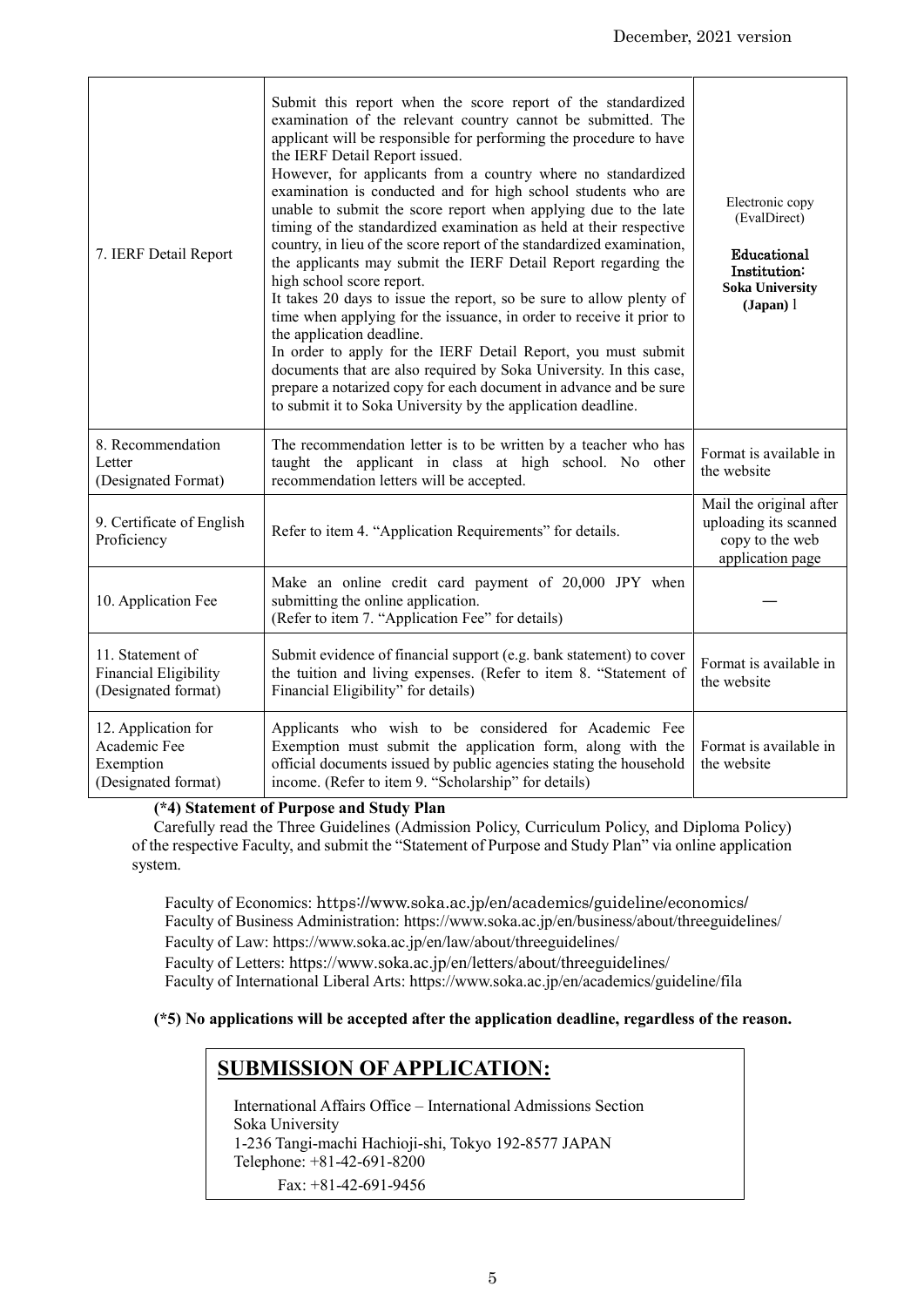## **7. APPLICATION FEE**

## **Application Fee Payment Method**

- Application Fee: 20,000 JPY
- ・Pay the application fee of 20,000 JPY by credit card when you submit your online application.
- ・The name on the credit card used for the payment may be a person other than the applicant. However, it is necessary to enter the applicant's information in the "applicant information" section even when a proxy performs the procedure.
- ・If the credit card settlement is cancelled after payment is made, the eligibility of the individual to apply may be withdrawn.
- ・If the payment via credit card does not go through due to technical difficulties, bank transfer is allowed (its fees would be borne by the applicant). If you wish to make a payment by bank transfer, contact the International Affairs Office via the online application page.

## **8. STATEMENT OF FINANCIAL ELIGIBILITY**

The statement is to be signed by the financial supporter. Attach the documents below as evidence of financial support. The tuition fees may change when the fee exemption is applied; however, these documents will also be used to apply for the applicants' Certificate of Eligibility issued by Immigration Bureau, so please read the instructions carefully.

### **○ If funded by the applicant**

- Original bank statement of the applicant (statement over a certain amount)

### **○ If funded by a family member outside of Japan**

- Original bank statement of the sponsor (statement over a certain amount)
- Proof of employment
- Sponsor's income certificate
- A document that certifies the sponsor's relationship to the applicant (e.g. a copy of family register, certificate of residence, etc.)

#### **○ If funded by scholarship aside from Soka University's**

- Original scholarship letter stating the amount, duration and name of the organization offering the scholarship (yearly total must be over a certain amount)

#### **○ If funded by a sponsor that lives in Japan**

- A tax certificate with the total amount of the sponsor's income (photocopy of income tax certificate, tax deduction certificate, etc.
- Proof of employment (if it is a self-owned business, submit an official document such as the copy of corporate registration or operating license)
- Certificate of residence
- If the sponsor is an acquaintance or a friend, a document that indicates the relationship to the applicant, such as a photo taken together

\*Applicants submitting their application for the academic fee exemption (refer to item 9. "Scholarship System") along with their undergraduate application will be screened of their financial eligibility at the same time. Refer to the chart below for the amount you need to show on your documents such as bank statements.

|                                            | Economics, Business<br>Administration, Law, Letters | International Liberal Arts |
|--------------------------------------------|-----------------------------------------------------|----------------------------|
| Applying for Academic Fee<br>Exemption     | Approx. 1,000,000 JPY                               | Approx. 2,000,000 JPY      |
| Not applying for Academic<br>Fee Exemption | Approx. 1,500,000 JPY                               | Approx. 2,500,000 JPY      |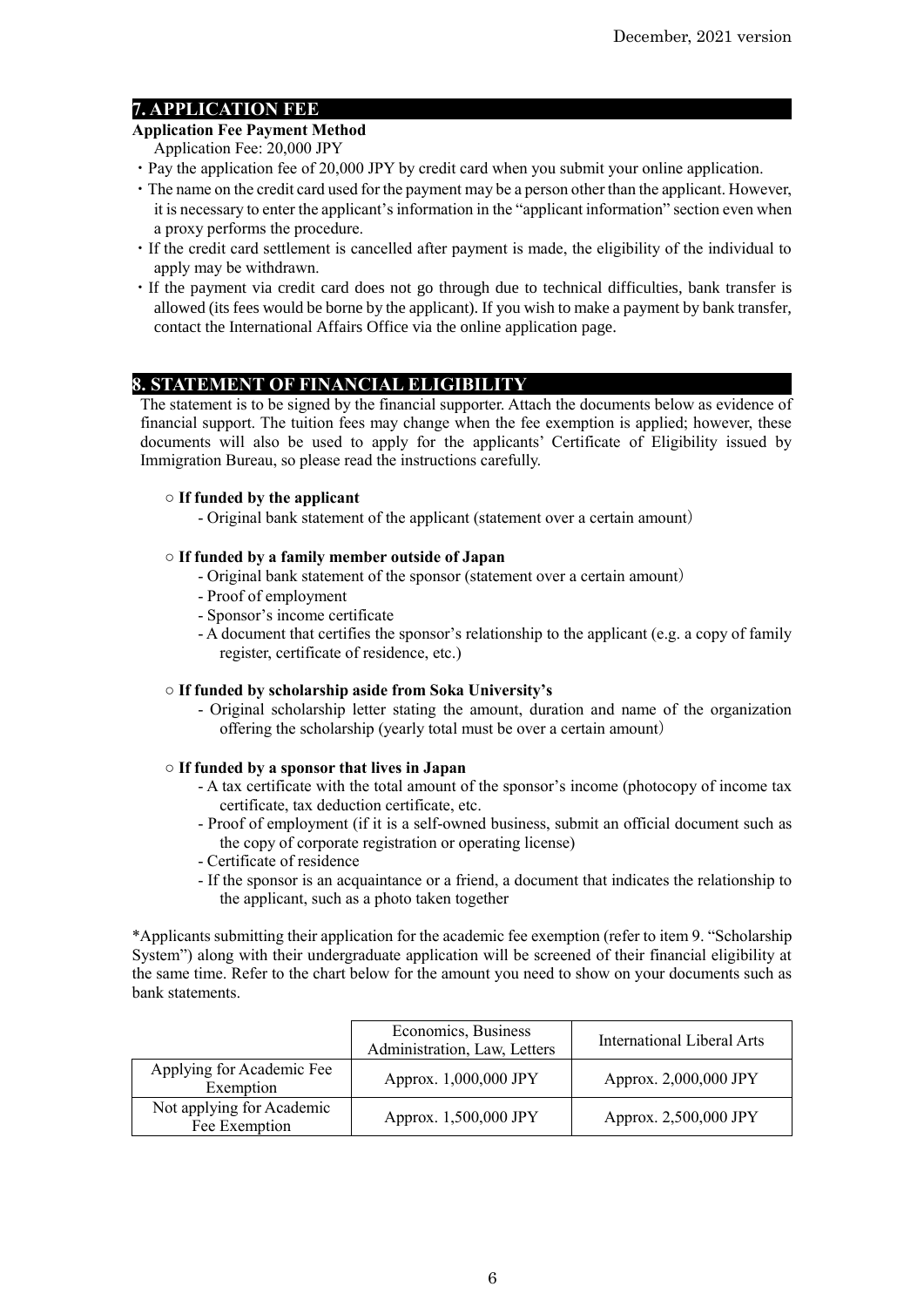### **9. SCHOLARSHIP SYSTEM**

#### **(1) Tuition Fee exemption**

By the time of the application to the International Students Admission, the candidates can also apply for the Tuition Fee exemption. When applying, please submit the Income Certificate referred to January to December 2021 (or the earliest one-year period available) of all financial supporters together with the Application for Tuition Fee Exemption form through the web application page and the send the original documents by mail. The application for tuition fee exemption scholarship results will be announced together with the approval of the successful candidates.

#### ・**Required documents**:

・Application for Academic Fee Exemption

・Proof of household income referred to January to December 2021 (or the most recent one-year period available) of all financial supporters

※In principle, household income refers to those of the father and mother.

※In case there was a job change in 2021, please submit also the proof of income referred to the previous job.

※'Income' refers to the amount that is received before tax deductions are taken out.

※In case there is no income, please submit a "Certificate of no income". If the country where the father and mother are living does not issue a certificate of no income, the person who has not income must write a declaration with the reason of not having an income, the reason of not being able to submit a certificate of no income, relationship to the applicant and a signature written by his/her own self.

Tuition Fee exemption will be granted for Undergraduate students according to the household annual income as the chart below:

| Household Annual Income          | Exemption ratio  |
|----------------------------------|------------------|
| Below 4,000,000 JPY              | 100% exemption   |
| From 4,000,000 to 8,000,000 JPY  | $50\%$ exemption |
| From 8,000,000 to 10,000,000 JPY | $25\%$ exemption |
| Above 10,000,000 JPY             | No exemption     |

- ・ After enrollment, a review of exemption for the subsequent academic year will be conducted yearly. If the recipient's cumulative GPA is below 2.0 or does not earn at least 30 credits in the year, the exemption will not be granted for the subsequent year.
- ・ Appendix (p.9) shows the fees required for year 1 of students granted academic fee exemption.

#### **(2) Scholarship**

After enrollment in the Undergraduate degree at Soka University, students will be able to apply for the Makiguchi Foundation Scholarship for International Students. Application procedures will be explained after enrollment at the briefing session.

| First semester  | 30,000 JPY per month                                              |
|-----------------|-------------------------------------------------------------------|
| Second semester | A monthly amount of 50,000 yen, 40,000 yen and 30,000 yen will be |
| and after       | granted to students in descending order from the highest GPA.     |

No scholarship will be granted to students with a GPA of less than 2.2

- ・ As a general rule, if a student is receiving scholarship from elsewhere, scholarship from Soka would not be granted.
- ・ In case other scholarships provided by Soka University suffer any changes, this scholarship may also be affected.
- ・ In case of any action that causes any harm to Soka University reputation, the scholarship may be revoked.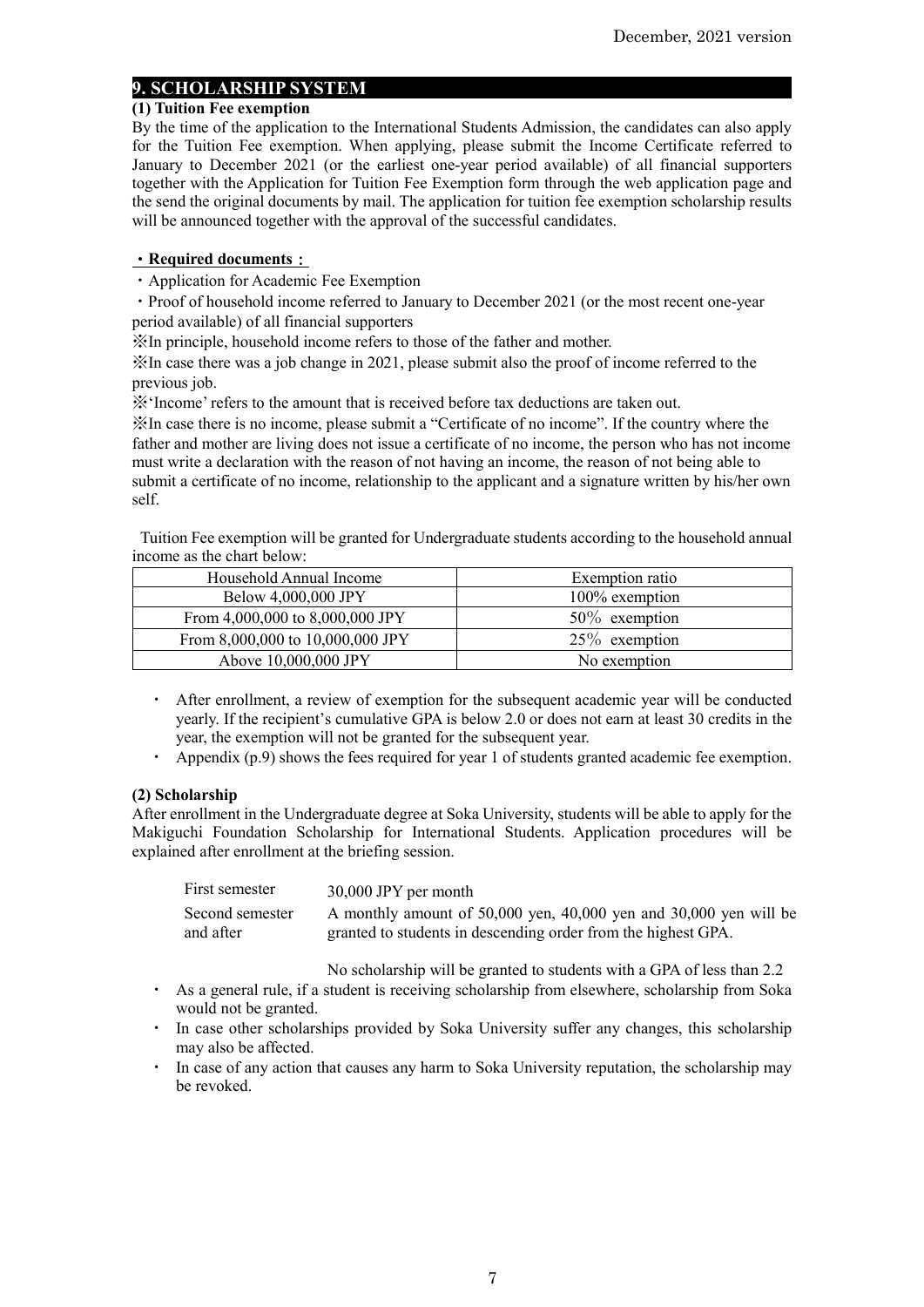## **10. ANNOUNCEMENT OF THE APPLICATION RESULTS**

Announcement schedule: Late May 2022

One of the following results will be sent to all applicants via e-mail to email address indicated on the application form (\*7). Please set Soka University's email address [no-reply@soka.campus-p.jp](mailto:no-reply@soka.campus-p.jp) as the sender domain.

(\*7) If you want to change your email address, please do so through the online application on My Page (basic settings).

- ① Accepted: Accepted to the undergraduate programs
- ② Not Accepted: Did not meet the acceptance standards
- ③ Not Eligible: Not eligible for college admission

## **11. ENROLLMENT PROCEDURE**

Accepted applicants will receive by e-mail the "Letter of Acceptance" and "Enrollment Guidelines" on the day the results are announced. Please follow the guidelines and perform the enrollment procedure. The enrollment procedure will be complete when the admission fee, tuition, and other payments are paid by bank transfer and when admission documents are submitted. If the procedure is not completed by the deadline, the acceptance may be revoked.

\*Deadline and other matters related to the procedures are subject to change.

| росашене со резиршиес    |                             |                                                         |  |  |
|--------------------------|-----------------------------|---------------------------------------------------------|--|--|
|                          | Deadline                    | Details of the document                                 |  |  |
|                          |                             | 1. Visa application information                         |  |  |
| $1st$ step               | June 2022                   | 2. Passport copy                                        |  |  |
| procedures               |                             | 3. Dormitory application (online)                       |  |  |
| $2nd$ step<br>procedures |                             | 4. Report the date of arrival in Japan (online)         |  |  |
|                          | <b>July 2022</b>            | 5. Questionnaire about measles-rubella vaccination      |  |  |
|                          |                             | 6. Health questionnaire                                 |  |  |
|                          |                             | 7. Letter of consent regarding the handling of personal |  |  |
| After                    | Entry/submission at the     | information                                             |  |  |
| arrival                  | student life guidance class | 8. Written pledge for entering the dormitory (only for  |  |  |
|                          |                             | persons who will live in a dormitory)                   |  |  |

#### **1. Documents to be submitted**

\* The specific dates for submitting the documents and other information will be notified in the enrollment guidelines.

#### **2. Notification of the payment amount**

| Type of payment/notification                                           | Date of notification | Payment deadline |
|------------------------------------------------------------------------|----------------------|------------------|
| Admission fee/tuition: Request for<br>payment of admission fee/tuition | End of June 2022     | End of July 2022 |

\* Admission fee, tuition (one or two semesters), dormitory entrance fee, dormitory fee (one or two semesters) must be paid at once by the deadline. Read the Annex (p. 9) for further information on the tuition for year 1.

#### **3. Sending the admission letter and the Certificate of Eligibility (COE)**

The admission letter and the Certificate of Eligibility will be sent after confirming that the submission of the documents in 1 to 3 and the payment have been completed by the deadline. In principle, successful candidates must obtain a "Student Visa" at the Japanese diplomatic office in the country of domicile before coming to Japan, and enter Japan with a "Student Visa" status of residence.

\* In order to obtain a "Student Visa" status of residence, it is necessary to apply for a Certificate of Eligibility. Persons who already have a "Long Term Resident" or "Dependent" status of residence are not required to perform any particular procedures. Also, Japanese citizens with dual citizenship coming to Japan on a Japanese passport are not required to perform any particular procedures.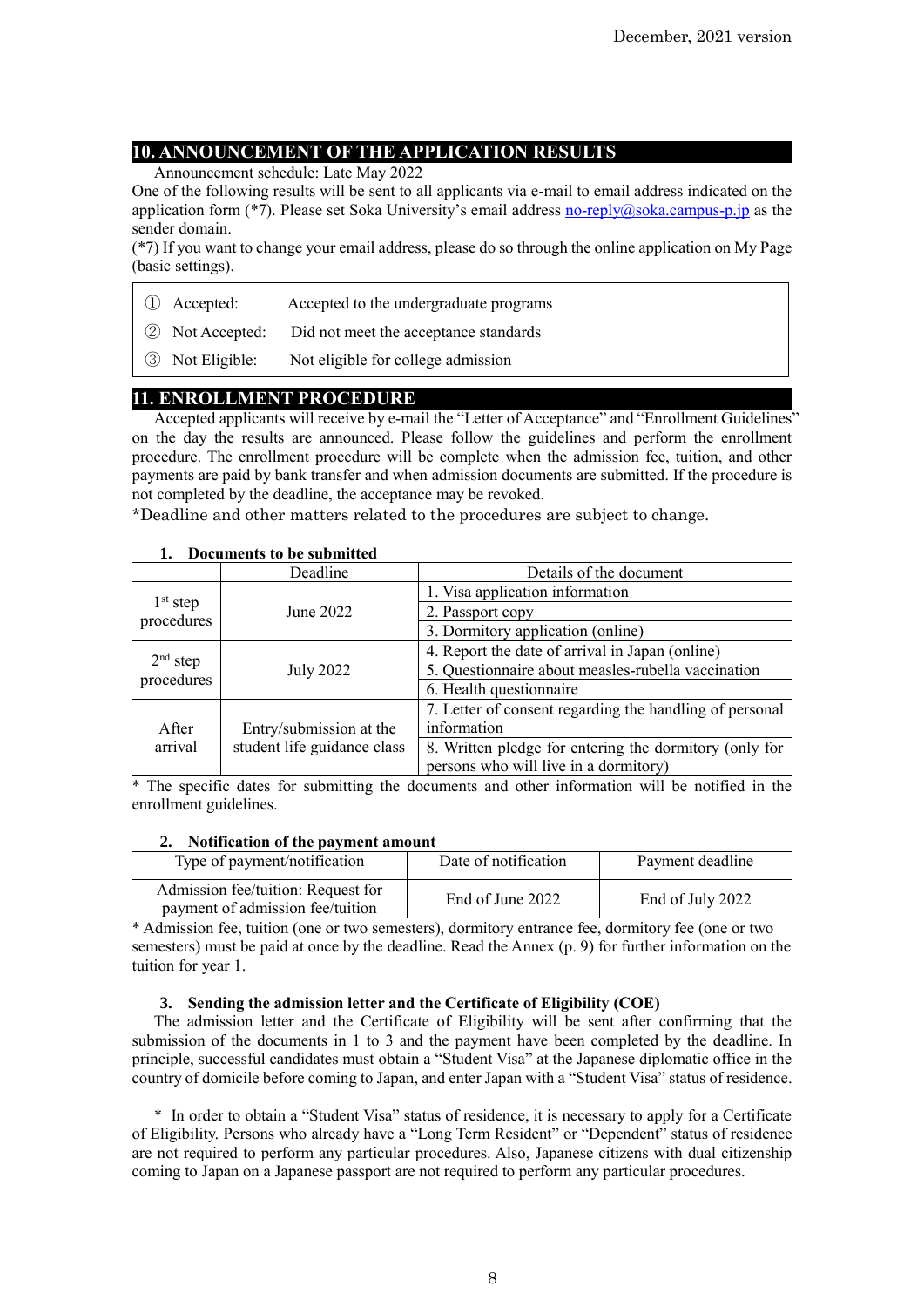## **12. SUBMISSION OF APPLICATION AND INQUIRIES**

International Affairs Office Admissions Section Soka University 1-236 Tangi-machi Hachioji City, Tokyo 192-8577 JAPAN Telephone: +81-42-691-8230  $\text{Fax:} +81-42-691-9456$ E-mail[: intloff@soka.ac.jp](mailto:intloff@soka.ac.jp)

## **Soka University English Medium Programs Fees**

| <b>Economics</b><br><b>SUCCEED</b>               | Fees             | Standard     | <b>Ouarter</b><br>Exemption | Half<br>Exemption | Full<br>Exemption |
|--------------------------------------------------|------------------|--------------|-----------------------------|-------------------|-------------------|
| <b>Business</b><br>Administration<br><b>GPET</b> | Admission fee    | 200,000JPY   | 200,000JPY                  | 200,000JPY        | 200,000JPY        |
|                                                  | Tuition          | 600.000JPY   | 450,000JPY                  | 300,000JPY        | $0$ J $PY$        |
|                                                  | Registration fee | 60,000JPY    | 60.000JPY                   | 60.000JPY         | 60.000JPY         |
| Law<br>PHR                                       | School fees      | 240,000JPY   | 180,000JPY                  | 120,000JPY        | $0$ J $PY$        |
|                                                  | <b>Total</b>     | 1,100,000JPY | 890,000JPY                  | 680,000JPY        | 260,000JPY        |

| <b>Letters</b><br><b>AKADEMIA</b> | Fees             | Standard     | <b>Ouarter</b><br>Exemption | Half<br>Exemption | Full<br>Exemption |
|-----------------------------------|------------------|--------------|-----------------------------|-------------------|-------------------|
|                                   | Admission fee    | 200,000JPY   | 200,000JPY                  | 200,000JPY        | 200,000JPY        |
|                                   | Tuition          | 620,000JPY   | 465,000JPY                  | 310,000JPY        | 0JPY              |
|                                   | Registration fee | 60.000JPY    | 60.000JPY                   | 60.000JPY         | 60,000JPY         |
|                                   | School fees      | 240,000JPY   | 180,000JPY                  | 120,000JPY        | $0$ J $PY$        |
|                                   | Total            | 1,120,000JPY | 905,000JPY                  | 690.000JPY        | 260,000JPY        |

| <b>International</b><br><b>Liberal Arts</b> | Fees             | Standard     | <b>Ouarter</b><br>Exemption | Half<br>Exemption | Full<br>Exemption |
|---------------------------------------------|------------------|--------------|-----------------------------|-------------------|-------------------|
|                                             | Admission fee    | 200,000JPY   | 200,000JPY                  | 200,000JPY        | 200,000JPY        |
|                                             | Tuition          | 840,000JPY   | 630,000JPY                  | 420,000JPY        | 0JPY              |
|                                             | Registration fee | 60,000JPY    | 60.000JPY                   | 60.000JPY         | 60,000JPY         |
|                                             | School fees      | 240,000JPY   | 180,000JPY                  | 120,000JPY        | $0$ J $PY$        |
|                                             | Total            | 1,340,000JPY | 1,070,000JPY                | 800.000JPY        | 260,000JPY        |

\* Upon enrollment a payment of 19,000 JPY is required as a fee for the Gakuyu-kai Club Association.

\* All fees must be paid at once by the deadline.

\* Successful candidates willing to enter a dormitory will have the referred fees added to the invoice, and must pay all fees by the deadline.

\* The Admission fee, Registration fee and Gakuyu-kai Club Association fee cannot be exempted.

\* From year 2, tuition, registration fee, school fees, and laboratory fees will need to be paid.

\* Tuition and other fees are subject to changes.